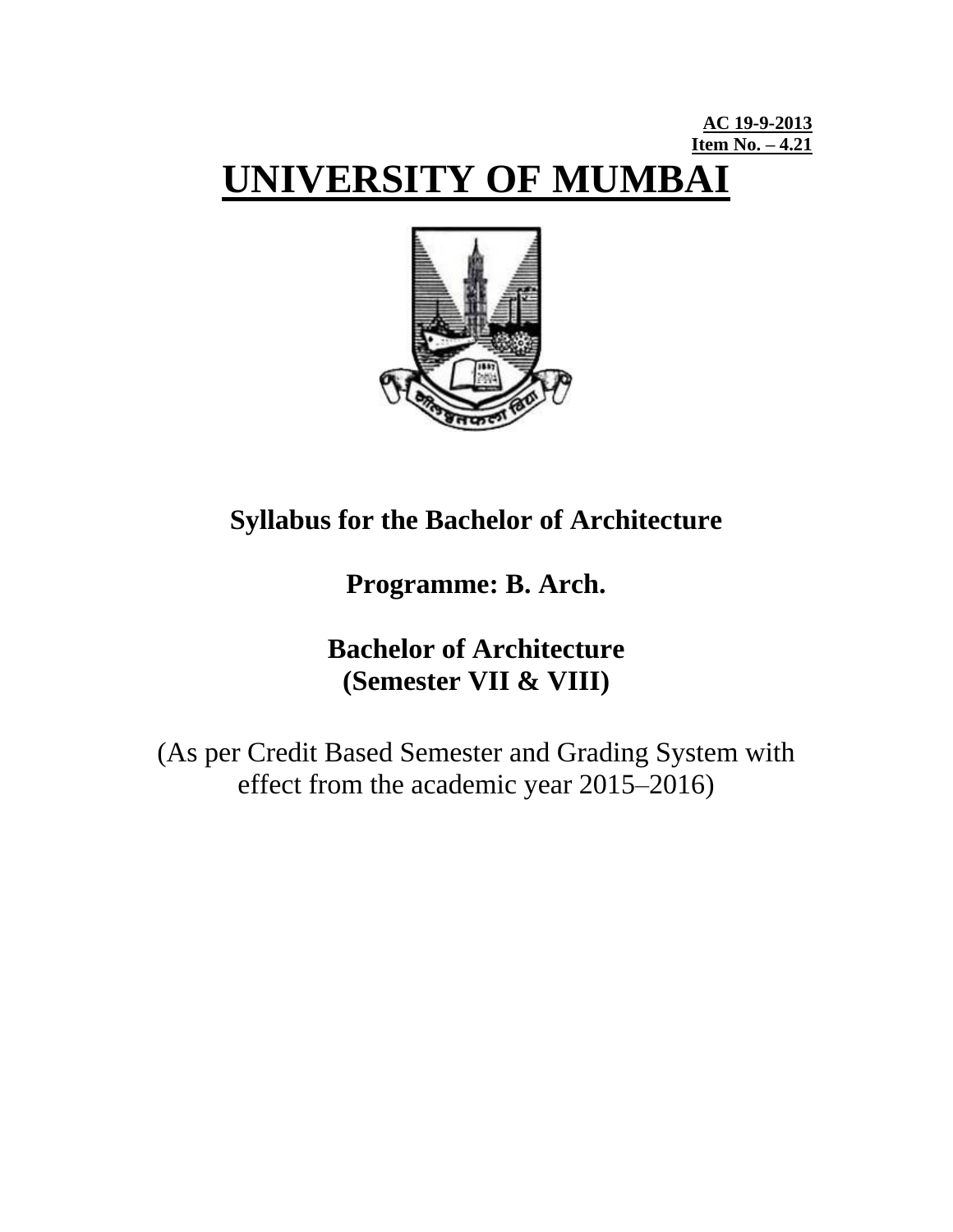# **Scheme of Teaching and Examinations Bachelor of Architecture (B. Arch.)**

# **Semester VII**

|                 | Semester VII<br>Exam conducted by college  | <b>Teaching Scheme</b> |              | Credits        |        |       |
|-----------------|--------------------------------------------|------------------------|--------------|----------------|--------|-------|
| Sub. No.        | <b>COURSES</b>                             | Lecture                | Studio       | Theory         | Studio | Total |
| <b>BARC 701</b> | Architectural Design Studio 7              |                        | 8            |                | 8      | 8     |
| <b>BARC 702</b> | <b>Allied Design 7</b>                     | 2                      | 2            | 2              | 2      | 4     |
| <b>BARC 703</b> | Architectural Building Construction 7      | 3                      | 3 classes of | 3              |        | 4     |
| <b>BARC 704</b> | Theory and Design of Structures 7          | 2                      | technology   | 2              |        | 3     |
| <b>BARC 708</b> | <b>Architectural Building Services 5</b>   | 2                      | studio       | $\mathfrak{p}$ |        | 3     |
| <b>BARC 707</b> | Architectural Representation & Detailing 7 | 2                      | 3            | 2              | 3      | 5     |
| <b>BARC 710</b> | <b>Professional Practice 1</b>             | 3                      |              | 3              |        | 3     |
| <b>BARP 720</b> | College projects 7                         |                        | 3            |                | 3      | 3     |
| <b>BARE 721</b> | Elective 7                                 |                        | 3            |                | 3      | 3     |
|                 | Total                                      | 14                     | 22           | 14             | 22     | 36    |

|                 | Semester VII<br>Exam conducted by college  | <b>Examination Scheme</b> |          |                  |       |  |  |  |
|-----------------|--------------------------------------------|---------------------------|----------|------------------|-------|--|--|--|
| Sub. No.        | <b>COURSES</b>                             | Theory<br>(paper)         | Internal | External<br>viva | Total |  |  |  |
| <b>BARC 701</b> | Architectural Design Studio 7              |                           | 100      | 100              | 200   |  |  |  |
| <b>BARC 702</b> | Allied Design 7                            |                           | 100      |                  | 100   |  |  |  |
| <b>BARC 703</b> | Architectural Building Construction 7      | 50                        | 50       |                  | 100   |  |  |  |
| <b>BARC 704</b> | Theory and Design of Structures 7          |                           | 100      |                  | 100   |  |  |  |
| <b>BARC 708</b> | <b>Architectural Building Services 5</b>   | 50                        | 50       |                  | 100   |  |  |  |
| <b>BARC 707</b> | Architectural Representation & Detailing 7 |                           | 100      | 100              | 200   |  |  |  |
| <b>BARC 710</b> | <b>Professional Practice 1</b>             | 50                        | 50       |                  | 100   |  |  |  |
| <b>BARP 720</b> | College projects 7                         |                           | 100      |                  | 100   |  |  |  |
| <b>BARE 721</b> | Elective 7                                 |                           | 100      |                  | 100   |  |  |  |
|                 | Total                                      | 150                       | 750      | 200              | 1100  |  |  |  |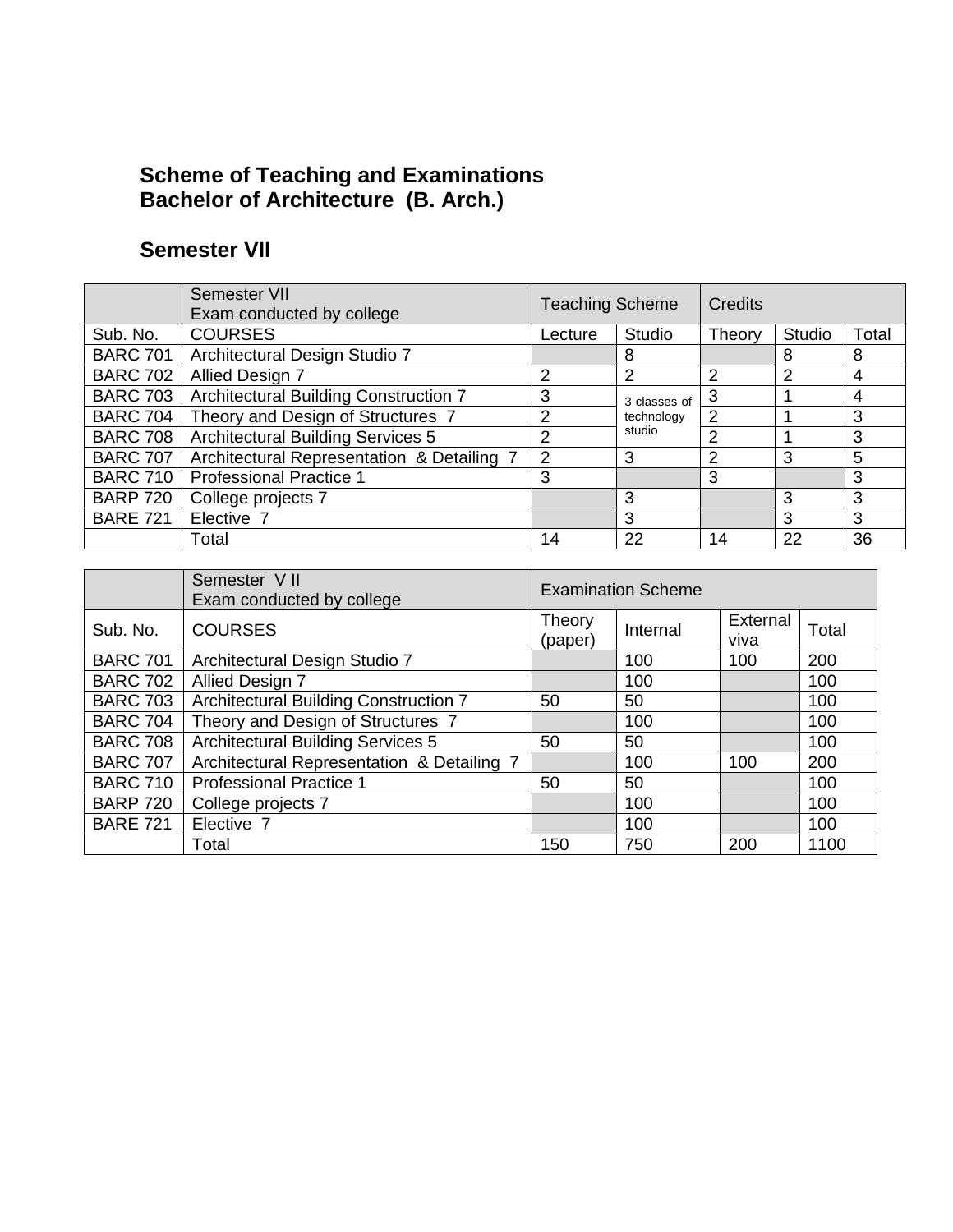# **Syllabus (Course Content) for Fourth Year B. Arch. Semester VII**

# **701 Achitectural Design Studio 7**

#### **Credits-8**

#### **Teaching Hours**

Lectures- -------- Studio- 144 periods of 50 minutes duration -120 hours

#### **Sessional marks-**

Internal- 100 External ---100

#### **Theme- Housing**

## **Course Objectives**

- Understanding typologies of housing in Urban Areas.
- Understanding quantitative and qualitative aspects of mass housing.
- Under standing user aspirations and user affordability

#### **Expected Course out come**

Design of housing schemes in urban area, along with necessary infrastructure, services, and amenities.

#### **702 Allied Design Credits-4**

# **Teaching Hours**

Lectures 36 periods of 50 minutes duration  $-30$  hours Studio- 54 periods of 50 minutes duration – 45 hours

#### **Sessional marks-**

Internal- 100 External ------

The course content will be developed by the individual colleges as per their choice of Allied Design scheme.

Suggested Themes: town planning, Urban Design, Housing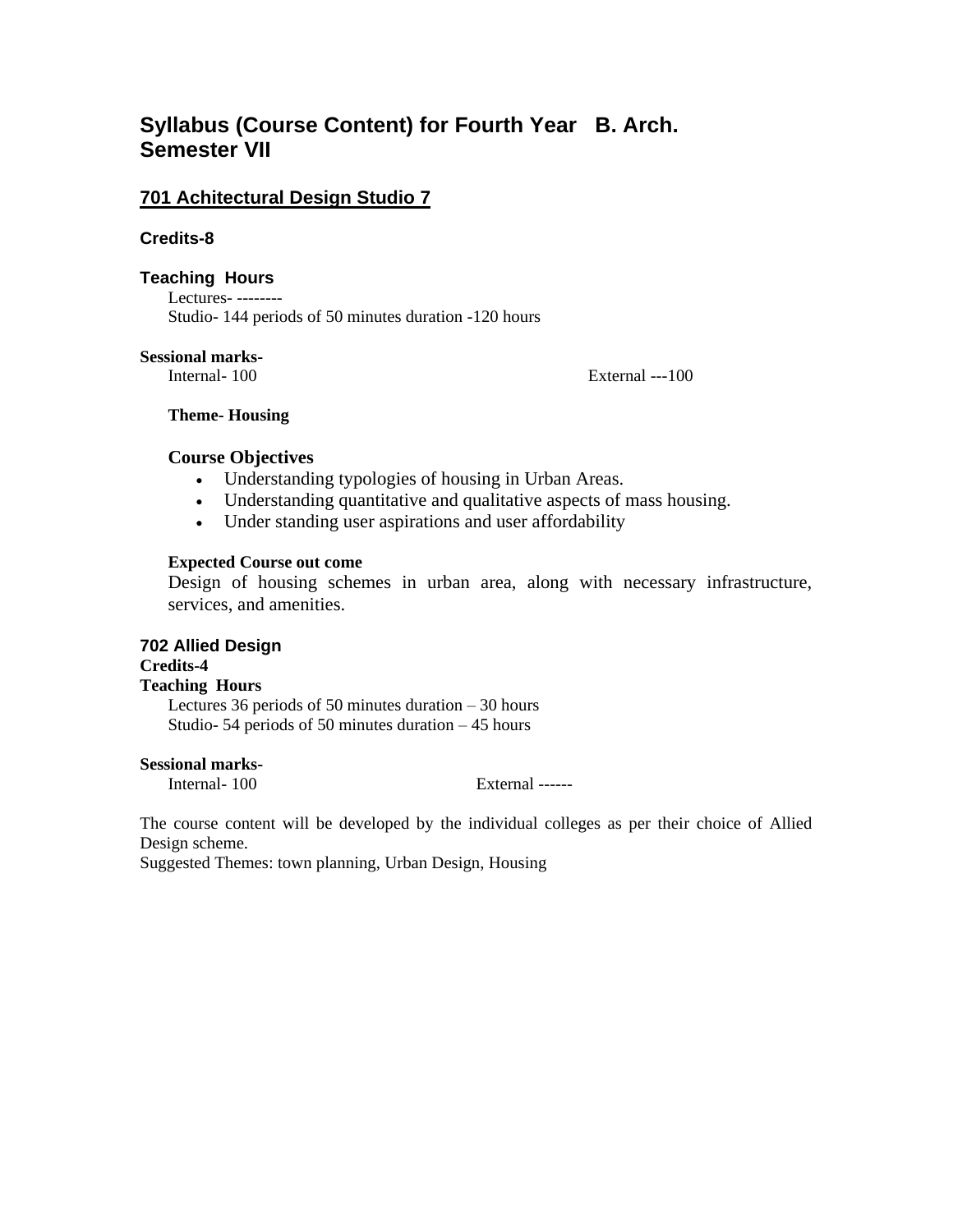#### **703 Architectural Building construction 7 Credits-4**

#### **Teaching Hours-**

Lectures-54 periods of 50 minutes duration- 45 hours Studio- 54 periods of 50 minutes duration- 45 hours to be conducted as technology studio (out of which 15 hours are considered for credit calculations)

#### **Scheme of examination**

Theory: one paper of three hours duration Max. Marks- 50 Min marks for passing- 20

#### **Sessional marks-**

Internal- 50 marks External ----

#### **Basement and Deep Foundations:**

Single and multi level basements for Parking and Services. Deep foundations using Piles.

#### **Introduction to High rise buildings:**

High rise buildings in RCC and Steel frame of varying structures The construction process of high rise buildings

#### **Introduction Earthquake Resistant Construction:**

Earthquake resistant construction for Load bearing and Framed structures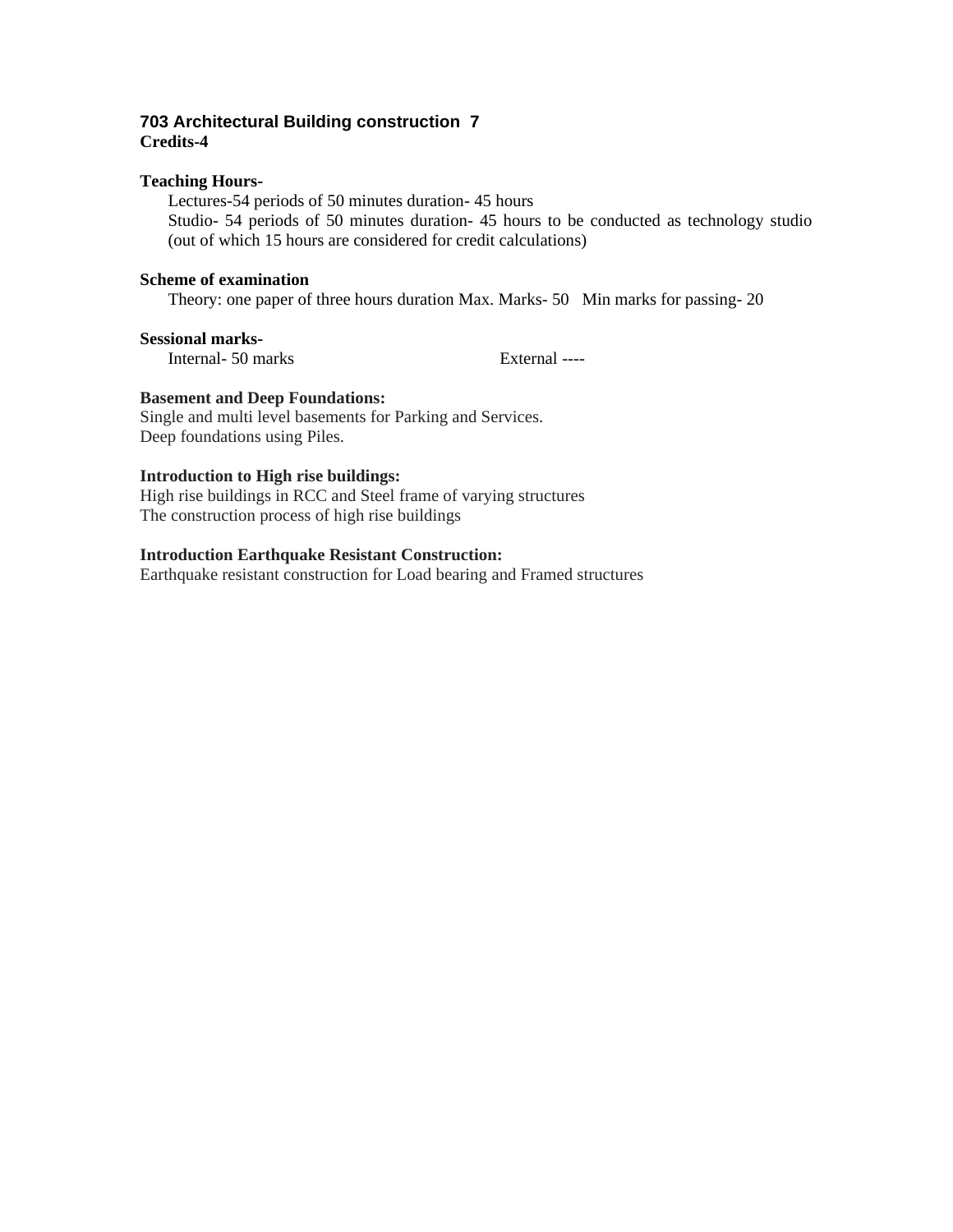#### **704 Theory and Design of structures 7 Credits 3 Teaching Hours**

Lectures- 36 periods of 50 minutes duration- 30 hours Studio- 54 periods of 50 minutes duration- 45 hours ( to be conducted as technology studio out of which 15hours are considered for credit calculations)

**Scheme of examination** Theory --- **Sessional marks-**Internal- 100 External ----

## **1.introduction to design of deep foundation**

It is to be taught with an emphasis on their suitability with respect to different types of buildins and soil conditions and structural drawings (no calculation)

## **2.combined footings**

1 rectangular footing 2 trapezoidal footing 3 strip footing 4 raft footing

# **3**.**piles footings**

Pre cast and cast in situ piles and pile caps

## **4. Retaining walls**

## **5.earth quake resistant structure**

# **6. Theory and principles of structural design of tall buildings.**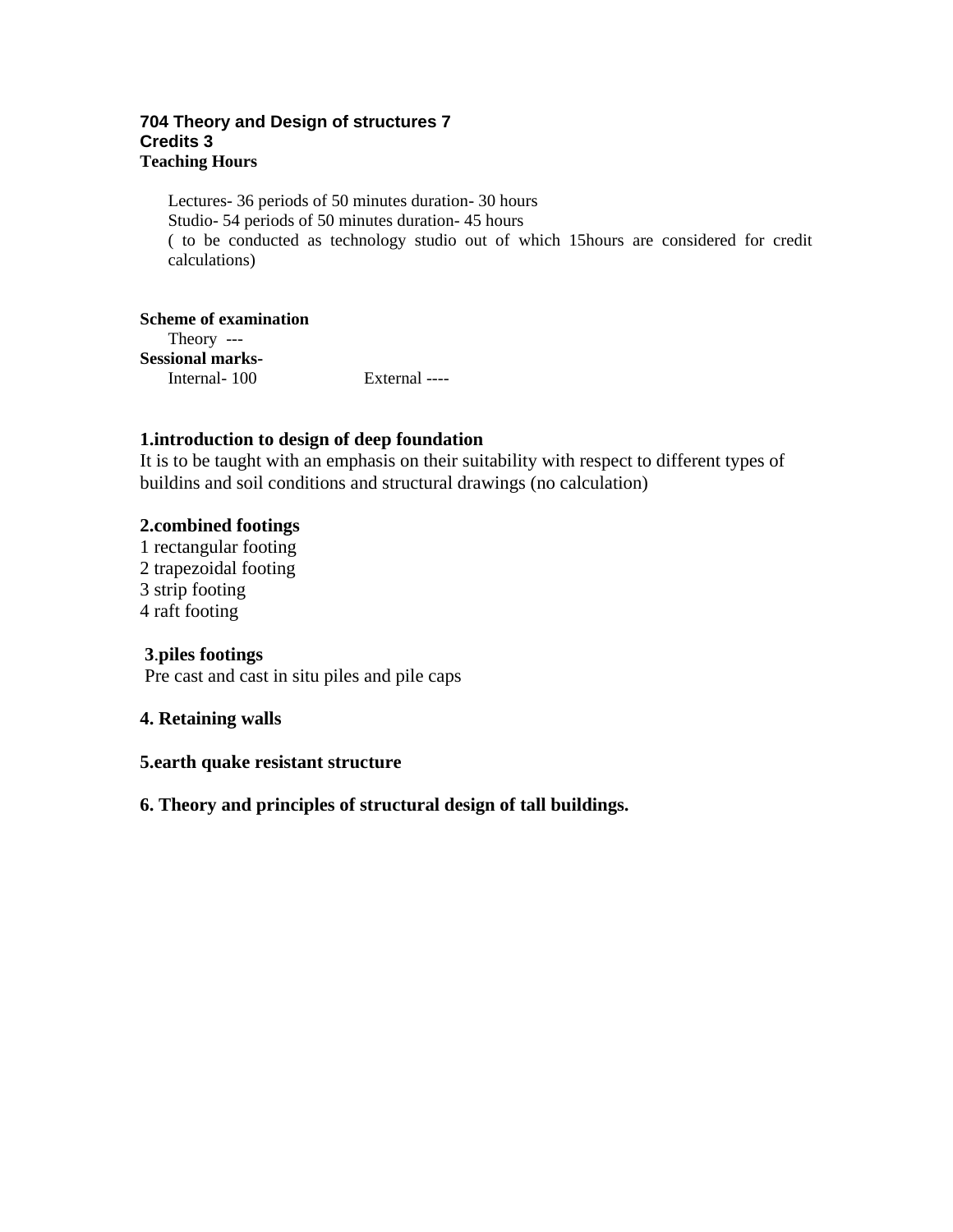# **707 Architectural Representation and detailing 7 Credits 5**

#### **Teaching Hours**

Lectures- 36 periods of 50 minutes duration-30 hours Studio- 54periods of 50 minutes duration – 45hours

#### **Sessional marks-**

Internal- 100 External ----

Theme – Project Specifications Building By laws and Approval Drawings

## **Project specifications**

Detailed specifications of various work items for a structure from exacavation up to finishing in super structure.

## 1.Excavation- filling, timbering, trenches

- 2.Brick Masonry-
- 3. Stone Masonary
- 4.specification for R.C.C. work including mixing, placing, curing of concrete
- 5. Specifications for Fabrication and assembly of structural steel frame buildings
- 6. Rendering and plastering
- 7.Floor finishes

8.wall finishes

- 9. flooring cast in situ including I.P.S., Terrazo
- 10. Roof finishes in tiles and roofing sheets

Sessional work – Project specification for a building to include above items.

# **Building by laws and Approval Drawings**

- Introduction to Building bye laws and regulations- their need and relevance
- Study of National Building Code
- Implications of Development control rules for greater Mumbai as approved by Government of Maharashtra on contemporary growth of built environment of Mumbai.
- Calculations of built up area and F.S.I.
- Comprehensive study of Building Bye laws relating to the strength and stability of structures, bye-laws relating to light and ventilation, and sanitation of buildings.
- Various drawings required for approvals from Authorities, on the basis of by Development Control rules and by laws

Sessional work – Set of approval Drawings and reports.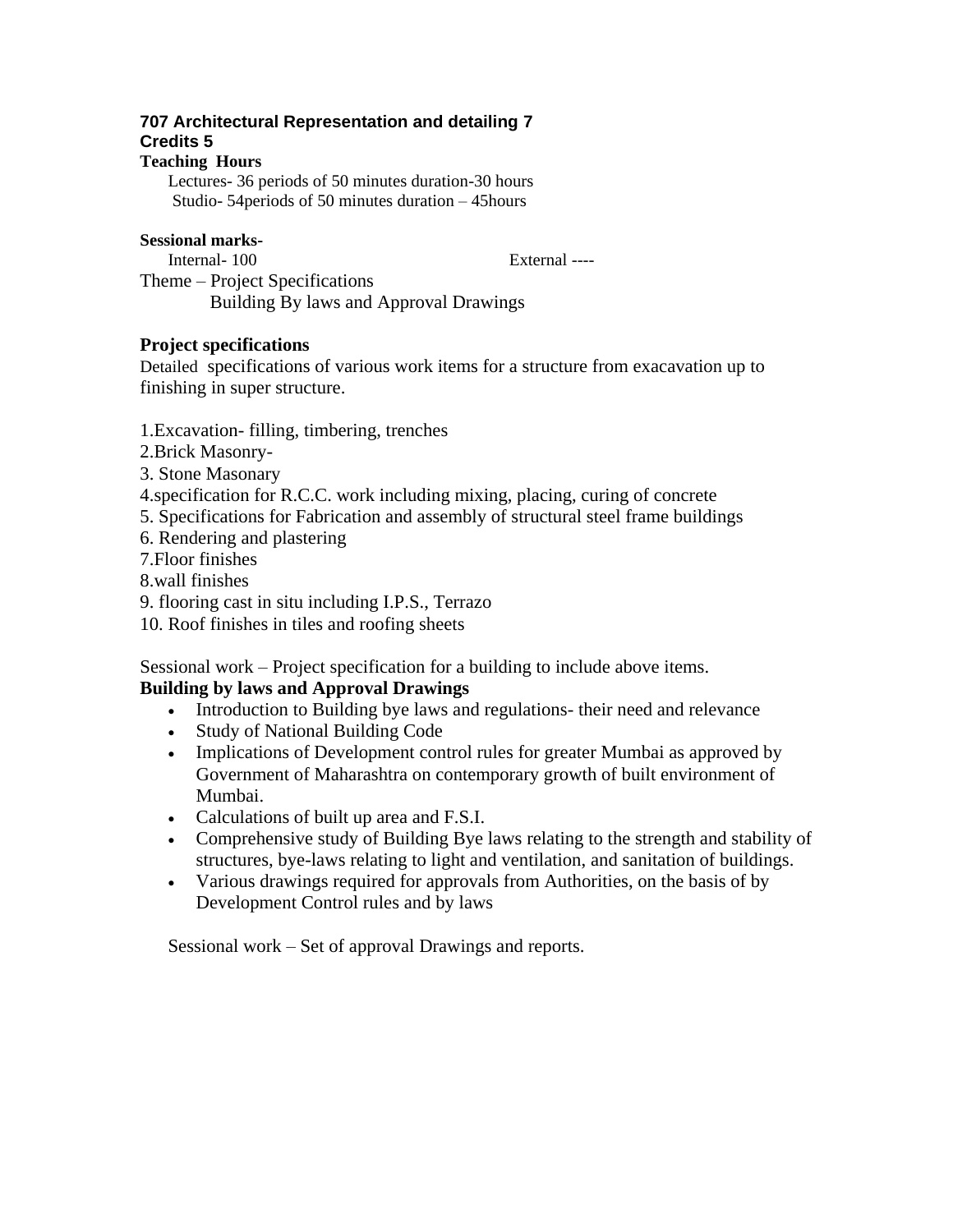# **708 Architectural Building services 5 Credits 3**

# **Teaching Hours**

Lectures- 36 periods of 50 minutes duration- 30 hours

Studio- 54 periods of 50 minutes duration- 45 hours

( to be conducted as technology studio out of which 15hours are considered for credit calculations)

#### **Scheme of examination**

Theory: one paper of two hours duration Max. marks- 50 Min marks for passing- 20

#### **Sessional marks-**

Internal- 50 marks External ----

## **Theme- Heating, Ventilation, and Air conditioning**

Comfort conditions- temperature control, Humidity control, air filtration, and air changes.

Heating of spaces- local and central heating- heating equipment Thermal conductivity, and insulation.

Ventilation-Mechanical ventilation in buildings-Mechanical Ventilation in Basements Fans, blowers, air filters Air conditioning Concept of refrigeration cycle, and air cycle Systems of air conditioning- local and central Duct work and air conditioning layouts Fittings and fixtures

#### **Sessional work**

Case studies, market surveys, and drawings, based upon above.

# **710 Professional Practice 1**

**Credits- 3 Teaching Hours** Lectures- 54 periods of 50 minutes duration – 45hours Studio- ----- **Scheme of examination**

Theory: one paper of two hours duration Max. marks- 50 Min marks for passing- 20

#### **Sessional marks-**

Internal- 50 marks External ----

#### **Introduction to Architectural profession**,

• Role of professional bodies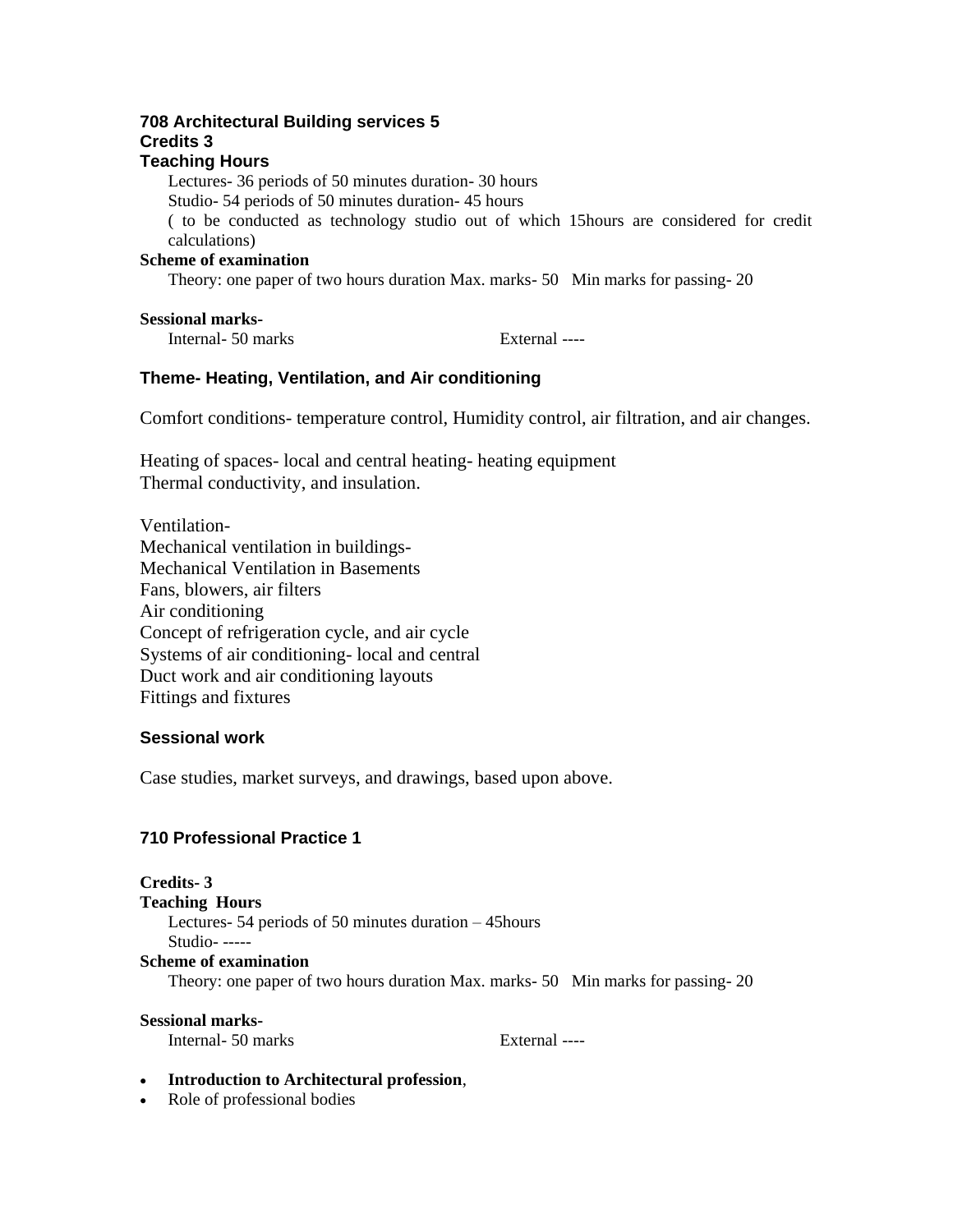- Architect's Registration Act 1972
- The professional role, responsibilities, duties, liabilities of Architects
- Code of professional conduct
- Code relation to Architectural competition
- Copy-rights of drawings

#### **Office**

Office structures – Small practice, medium practice & Large practice. Nature of partnership, registration of firm and dissolution

#### **Office set up and administration**

Task allocation – Work plans, monitoring the plans, review meetings, record keeping - – Inward, Phone calls, Minutes of meeting, To do list, wish list-Time Management

#### **Tenders**

Types of tenders and tender document, World Bank formats, Indian Banks Association guidelines, PWD, CPWD, Tender forms Tender draft notices and inviting of tenders Procedure for opening and selection of tenders Qualification criteria, Bid capacity, freak rates, rate analysis.. Analysis and report to owner Work order

#### **Contract**

Types of contracts and contract documents Detailed knowledge about various conditions of contract as published by Indian Institute of Architects and specially about Earnest Money Security Deposit Retention Money Mobilization Fund Bank Guarantee Architect's Instructions Clerk of works Variation and Extras Defects after completion Certificate and Payments Insurance and fire insurance Liquidate damage Termination of Contract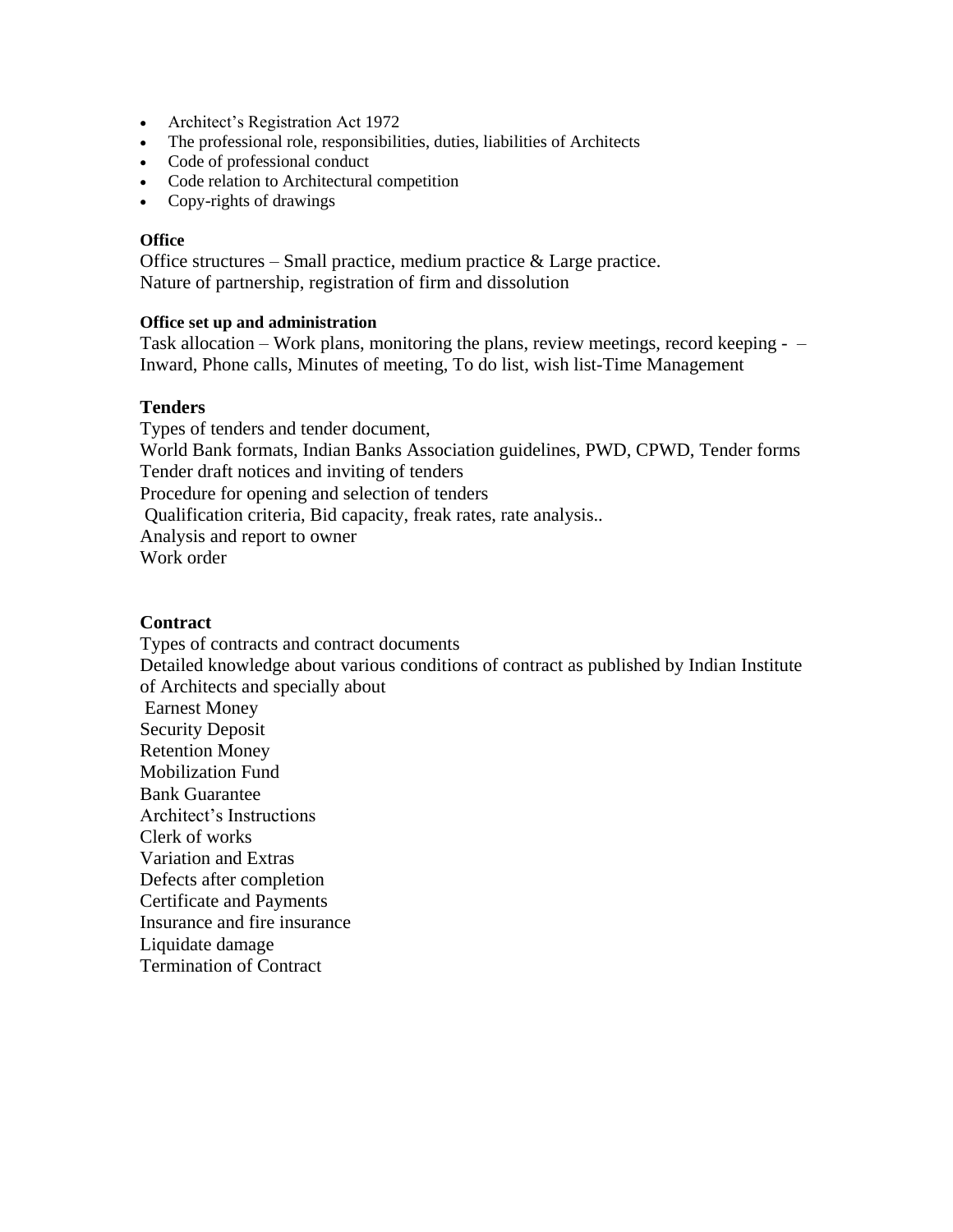#### **720 college projects 7 Teaching Hours-**54 periods of 50 minutes duration – 45 hours **Sessional marks-**Internal- 100 External ------**-**

*(to be developed by individual colleges)* The following is a representative list of what may constitute college projects:

Research and documentation, Seminars, Guest Lectures, putting up Exhibitions, Workshops, participating in Architectural Competitions or conducting Site Visits or Study Tours.

#### **721 electives 7**

**Credits- 3**

**Teaching Hours** Studio- 54 periods of 50 minutes duration – 45 hours **Sessional marks-**Internal- 100 External -----**-**

*(to be developed by individual colleges)*

**Technology Studio**

Credits and marks as per the scheme of examination for individual courses

**Teaching Hours** Studio- 54 periods of 50 minutes duration – 45 hour

#### **Objectives**

Integration of courses Combined studio time

Technology studio is the studio time for students where guidance for technical courses will be available.

Combined Studio classes to be used for Sessional work for individual courses as well as for integration of courses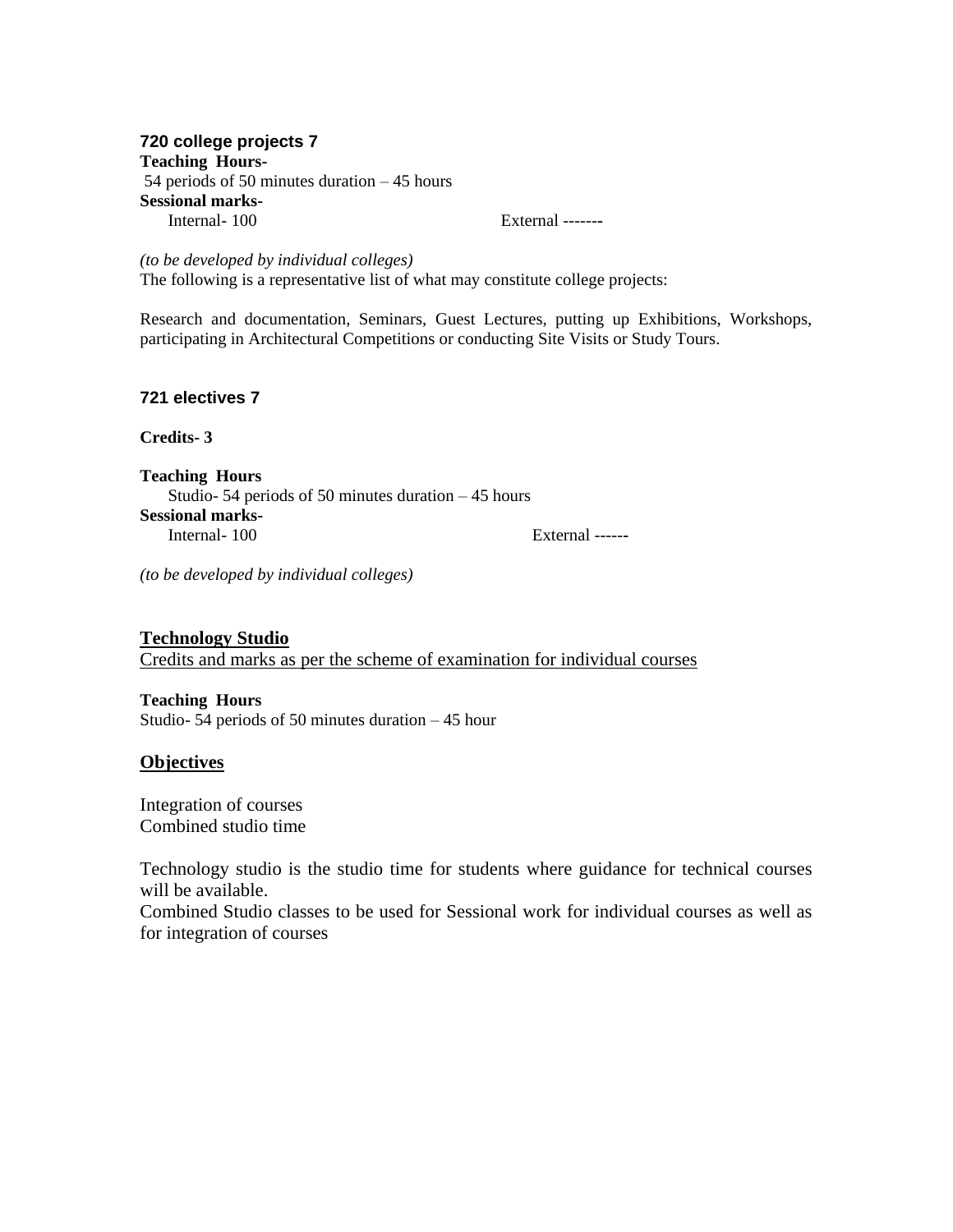| DETAILS OF SCHEME OF EXAMINATION<br>TO BE CONDUCTED BY COLLEGES. |                                                                 |                 |                   |               |                                       |                     |                                       |                     |                                |                                          |
|------------------------------------------------------------------|-----------------------------------------------------------------|-----------------|-------------------|---------------|---------------------------------------|---------------------|---------------------------------------|---------------------|--------------------------------|------------------------------------------|
|                                                                  |                                                                 |                 |                   |               |                                       |                     |                                       |                     |                                |                                          |
| <b>BACHELOR OF ARCHITECTURE: SEMESTER VII</b>                    |                                                                 |                 |                   |               |                                       |                     |                                       |                     |                                |                                          |
|                                                                  | <b>Semester</b><br><b>VII</b>                                   |                 |                   |               |                                       |                     |                                       |                     | <b>SESSIONAL MARKS</b>         |                                          |
|                                                                  | <b>EXAMINATION</b><br>Exam conducted by<br>individual colleges  | <b>THEORY</b>   |                   |               | <b>INTERNAL</b>                       |                     | <b>EXTERNAL</b>                       |                     |                                |                                          |
| SUB. NO.                                                         | <b>COURSES</b>                                                  | No of<br>Papers | Duration          | Max<br>Marks  | Min<br><b>Marks</b><br>for<br>Passing | Max<br><b>Marks</b> | Min<br><b>Marks</b><br>for<br>Passing | Max<br><b>Marks</b> | Min<br>Marks<br>for<br>Passing | Max<br><b>Marks</b><br>for the<br>Course |
| <b>BARC 701</b>                                                  | Architectural<br>Design 7                                       | $---$           | $- - - -$         | $---$         | $---$                                 | 100                 | 50                                    | 100                 | 50                             | 200                                      |
| <b>BARC 702</b>                                                  | Allied Design 7                                                 | $\frac{1}{1}$   | $---$             | $-$           | $---$                                 | 100                 | 50                                    | $---$               | $- - - -$                      | 100                                      |
| <b>BARC 703</b>                                                  | Architectural<br><b>Building</b><br>Construction 7              | $\mathbf{1}$    | 3<br><b>HOURS</b> | 50            | 20                                    | 50                  | 25                                    | $---$               | $---$                          | 100                                      |
| <b>BARC 704</b>                                                  | Theory and<br>Design of<br><b>Structures</b><br>$7\phantom{.0}$ | $--- -$         | $---$             | $---$         | $---$                                 | 100                 | 50                                    | $---$               | ----                           | 100                                      |
| <b>BARC 707</b>                                                  | Architectural<br>Representation &<br>Detailing                  | $---$           | ----              | $---$         | $---$                                 | 100                 | 50                                    | 100                 | 50                             | 200                                      |
| <b>BARC 708</b>                                                  | Architectural<br><b>Building</b><br>Services 5                  | $\mathbf{1}$    | 2HOURS            | 50            | 20                                    | 50                  | 25                                    | $--- -$             | $- - - -$                      | 100                                      |
| <b>BARC 710</b>                                                  | Professional<br>Practice 1                                      | $\mathbf{1}$    | 2HOURS            | 50            | 20                                    | 50                  | 25                                    |                     | $--- -$                        | 100                                      |
| <b>BARP 720</b>                                                  | College projects<br>7                                           | $---$           |                   | $---$         | ---                                   | 100                 | 50                                    |                     | $---$                          | 100                                      |
| <b>BARE 721</b>                                                  | Elective 7                                                      | $\frac{1}{2}$   | $---$             | $\frac{1}{2}$ | $---$                                 | 100                 | 50                                    | $---$               | $\frac{1}{2}$                  | 100                                      |
|                                                                  | <b>Total marks for the examination</b>                          |                 |                   |               |                                       |                     |                                       |                     |                                | 1100                                     |
|                                                                  |                                                                 |                 |                   |               |                                       |                     |                                       |                     |                                |                                          |

**Notes:** Theory, Internal sessional work, and External viva are considered as separate heads of passing

Total marks for the examination = 1100

 $\mathsf \Gamma$ 

Minimum marks for passing the examination= 550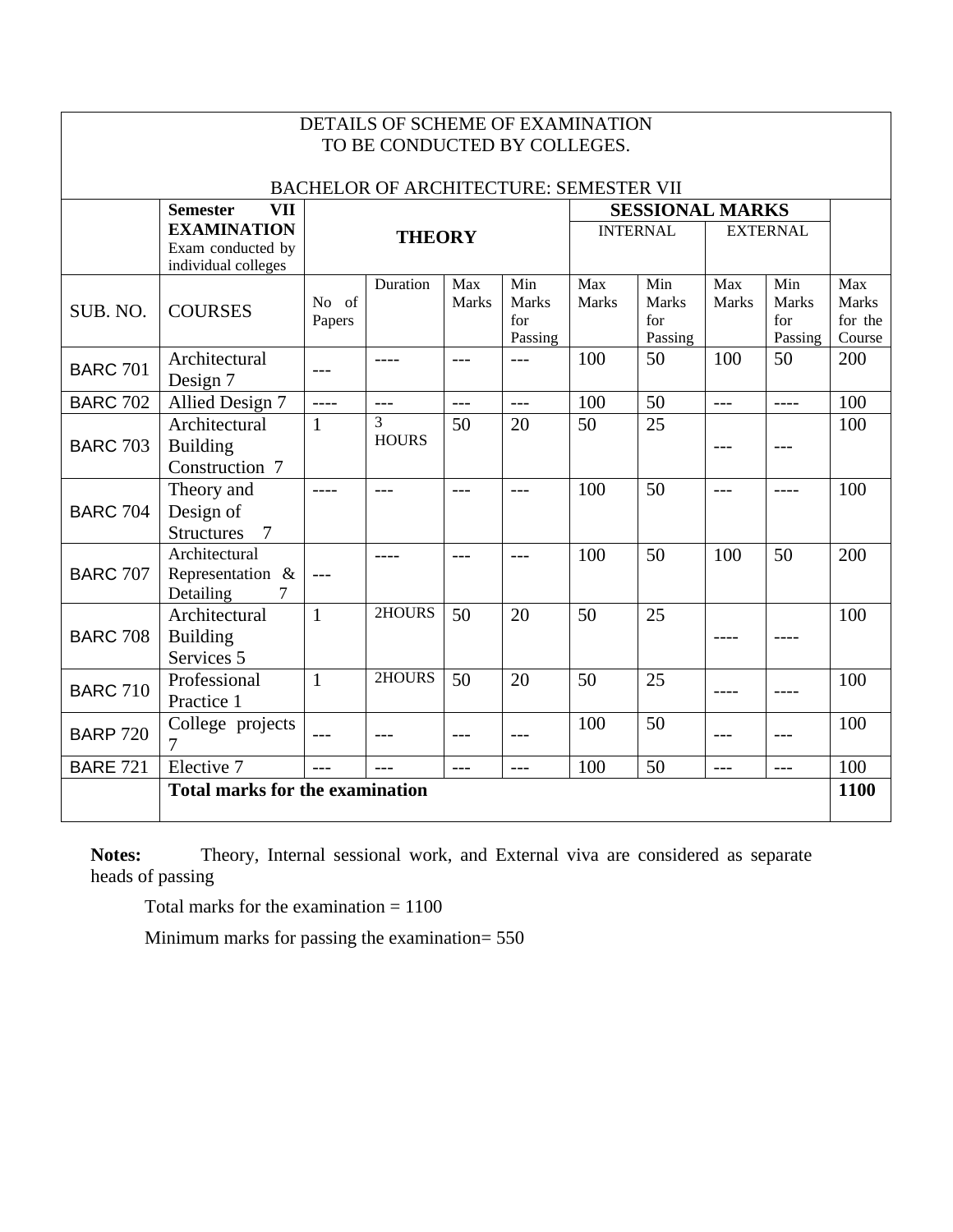# **Scheme of Teaching and Examinations B.Arch Semester VIII**

|          | Semester VIII<br>Exam conducted by University of Mumbai | <b>Teaching Scheme</b>                    |        | Credits |        |       |
|----------|---------------------------------------------------------|-------------------------------------------|--------|---------|--------|-------|
| Sub. No. | <b>COURSE</b>                                           | Lecture                                   | Studio | Theory  | Studio | Total |
|          | BARC 810   Professional Practice 2                      | Professional<br>training of - 16<br>weeks |        |         |        | 16    |

|                  | Semester VIII<br>Exam conducted by University of Mumbai | <b>Examination Scheme</b> |          |                  |                        |  |  |
|------------------|---------------------------------------------------------|---------------------------|----------|------------------|------------------------|--|--|
| Sub. No.         | <b>SUBJECTS</b>                                         | Theory<br>(paper          | Internal | External<br>viva | $\tau$ <sub>otal</sub> |  |  |
| <b>BAR T 811</b> | Professional training                                   |                           |          | 200              | 200                    |  |  |

# DETAILS OF SCHEME OF EXAMINATION TO BE CONDUCTED BY UNIVERSITY OF MUMBAI

# BACHELOR OF ARCHITECTURE: SEMESTER VIII

|          | VIII<br><b>Semester</b> | <b>THEORY</b> |          |              |                 | <b>SESSIONAL MARKS</b> |                 |              |              |              |
|----------|-------------------------|---------------|----------|--------------|-----------------|------------------------|-----------------|--------------|--------------|--------------|
|          | <b>EXAMINATION</b>      |               |          |              | <b>INTERNAL</b> |                        | <b>EXTERNAL</b> |              |              |              |
|          | Exam conducted by       |               |          |              |                 |                        |                 |              |              |              |
|          | University<br>of        |               |          |              |                 |                        |                 |              |              |              |
|          | Mumbai                  |               |          |              |                 |                        |                 |              |              |              |
|          |                         |               | Duration | Max          | Min             | Max                    | Min             | Max          | Min          | Max          |
| SUB. NO. | <b>COURSES</b>          | No<br>- of    |          | <b>Marks</b> | <b>Marks</b>    | <b>Marks</b>           | <b>Marks</b>    | <b>Marks</b> | <b>Marks</b> | <b>Marks</b> |
|          |                         | Papers        |          |              | for             |                        | for             |              | for          | for the      |
|          |                         |               |          |              | Passing         |                        | Passing         |              | Passing      | Course       |
| BARCT811 | Professional            |               |          |              |                 |                        |                 | 200          | 100          | 200          |
|          | Training                | ---           |          |              |                 |                        |                 |              |              |              |